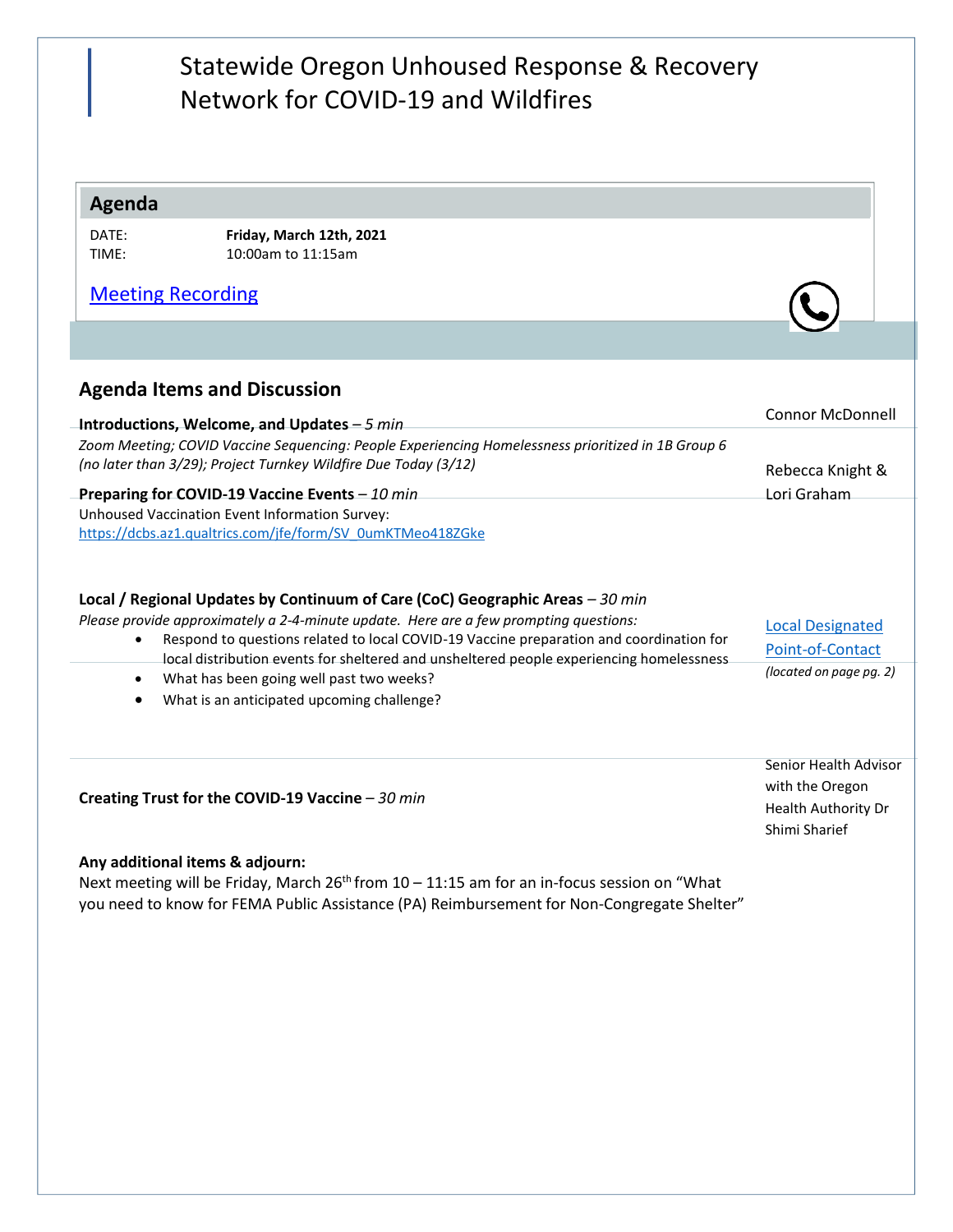# **COVID-19 Homeless Populations Taskforce**

Statewide Regional Updates - March 12, 2021

| Continuum of<br>Care                                            | <b>Counties</b>        | <b>Name</b>                                  | <b>Summarized Update</b>                                                                                                                                                                                                                                                                                                                                                                                                                                                                                                       |
|-----------------------------------------------------------------|------------------------|----------------------------------------------|--------------------------------------------------------------------------------------------------------------------------------------------------------------------------------------------------------------------------------------------------------------------------------------------------------------------------------------------------------------------------------------------------------------------------------------------------------------------------------------------------------------------------------|
| OR 500 -<br>Eugene<br>Springfield/<br>Lane County<br>CoC        | Lane                   | Katharine<br>Ryan and<br>Heather<br>Sielicki | Started planning for vaccines strategy for unhoused.<br>2 workgroups / site base services and another that is<br>mobile. I'm in Lane County, working for White Bird<br>Clinic, and I am working with groups to coordinate<br>incentives during vaccination (food, gift cards, etc.).                                                                                                                                                                                                                                           |
| OR 502-<br>Medford,<br>Ashland,<br>Jackson<br>County CoC        | Jackson                | Melanie<br>Doshier                           | Prioritize shelter staff and providers for vaccinations,<br>shelter residence are also prioritized. Not sure if<br>campers are prioritized. Challenges getting vaccines<br>delivered, moved to Portland area. Project Turnkey<br>was announced for JaCo.                                                                                                                                                                                                                                                                       |
| OR 504-<br>Salem,<br>Marion, Polk<br>Counties<br>CoC            | Marion, Polk           | Elaine Lozier<br>and Kristin<br>Kuenz        | Need is to collaborate with CCO's/ medical partners<br>to help with unhoused vaccination planning. FQAC:<br>22% is considered homeless within health care<br>system, informed on Friday that vaccines will be<br>coming. Operating 2 shelters but there is a<br>disconnect between social services providers and<br>medical providers. mobile outreach needs to be a<br>partnered with public health officials. questioning if<br>unhoused are not interested in vaccines. Education<br>would be needed to get folks on board. |
| OR 505-<br>Oregon<br><b>Balance of</b><br>State Coc             | 26 Counties<br>(Below) | Caleb Green                                  | Counties are briefing independently.                                                                                                                                                                                                                                                                                                                                                                                                                                                                                           |
| OR 506-<br>Hillsboro,<br>Beaverton/<br>Washington<br>County CoC | Washington             | Annette<br>Evans                             | Developing plan for shelter guests and encampment<br>residents. Winter warming closing next week.<br>Vaccine planning next for Congregate and Non-<br>Congregate Shelter residents. Good partnership with<br>CCO's and OHA officials. Coordination with DHS for<br>elder and APD services within shelters. Encampment<br>safety and hygiene is a challenge. how do we<br>educate around vaccines?                                                                                                                              |
| OR 507-<br>Clackamas<br>County Coc                              | Clackamas              | Abby Ahern                                   | New priority list is helpful. Meeting next week HSS<br>outreach, ECC Staff, shelter staff and OHA met this<br>last week to collaborate on planning efforts.                                                                                                                                                                                                                                                                                                                                                                    |
|                                                                 |                        |                                              |                                                                                                                                                                                                                                                                                                                                                                                                                                                                                                                                |